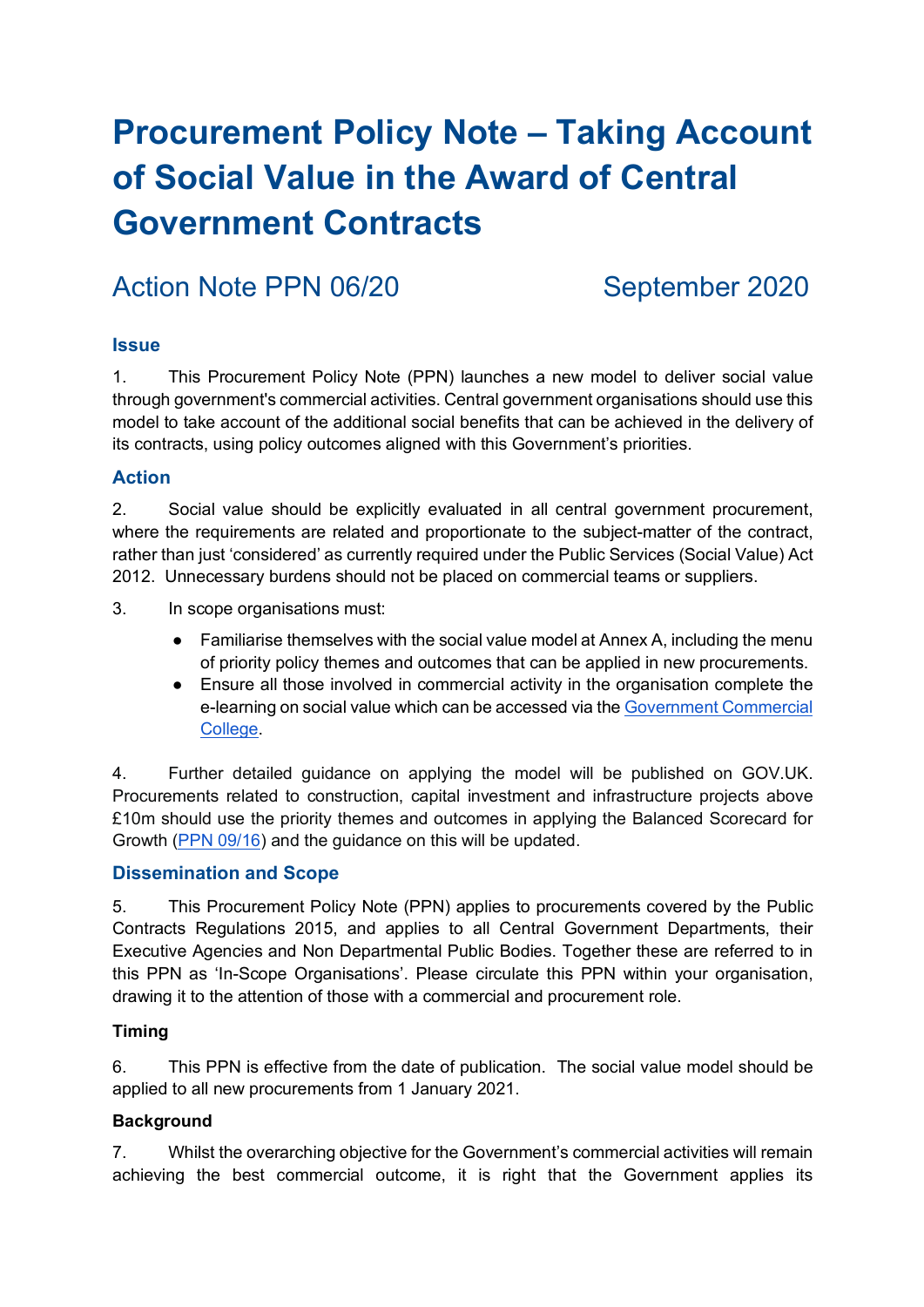commissioning to supporting key social outcomes. The public sector must maximise social value effectively and comprehensively through its procurement. Applying social value requirements in procurement can have a significantly positive impact by broadening the benefits that are delivered.

8. A joint team from Cabinet Office and the Department for Digital, Culture, Media and Sport (DCMS), working with Claire Dove, the Government's Crown Representative for Voluntary, Community and Social Enterprises (VCSEs), have designed a social value delivery model for central government buyers drawing on examples of best practice in local government. Commercial specialists, policymakers, small and large businesses and the VCSE sector have been engaged in the design.

9. In 2019, the Cabinet Office consulted on aspects of the model including the delivery metrics. The Government response to the consultation has been published alongside this PPN. The model has also been updated to reflect the impact of COVID-19.

10. The model articulates for commercial teams the areas of priority focus for social value delivery in central government procurement, in the form of policy themes and outcomes. From this menu, commercial teams should select objectives that are relevant and proportionate to their procurement, for example creating employment opportunities for those who face barriers such as prison-leavers. Detailed guidance on application of the model will be published shortly. This will provide buyers with comprehensive standardised information to accompany each of the outcomes so they can be seamlessly included in the procurement, including standard award criteria, delivery objectives that describe 'what good looks like', and metrics for contract management and reporting.

11. This consistency means the process for defining social value will be standardised. It provides a clear, systematic way to evaluate these priority policies in the award of a contract. Evaluation of the social value aspect of bids should be qualitative so all potential suppliers, including SMEs, VCSEs and those new to government business, can successfully bid by describing what they will deliver and how they will deliver it (i.e. it is the quality of what is being offered that will count in the evaluation, not the quantity).

12. Application of the model will be mandatory in central government but commercial teams retain flexibility in deciding which of the outcomes should be applied to their particular procurement to ensure relevance and proportionality. A minimum weighting of 10% of the total score for social value should be applied in the procurement to ensure that it carries a heavy enough score to be a differentiating factor in bid evaluation; a higher weighting can be applied if justified.

13. The Cabinet Office is making training products available to support implementation of the model in central government. E-learning is available via the Government Commercial College, and training workshops are available to be booked via sv@cabinetoffice.gov.uk. Training sessions can be arranged by organisational cohort.

#### **Contact**

14. Enquiries about this PPN should be directed to the Crown Commercial Service Helpdesk on info@crowncommercial.gov.uk.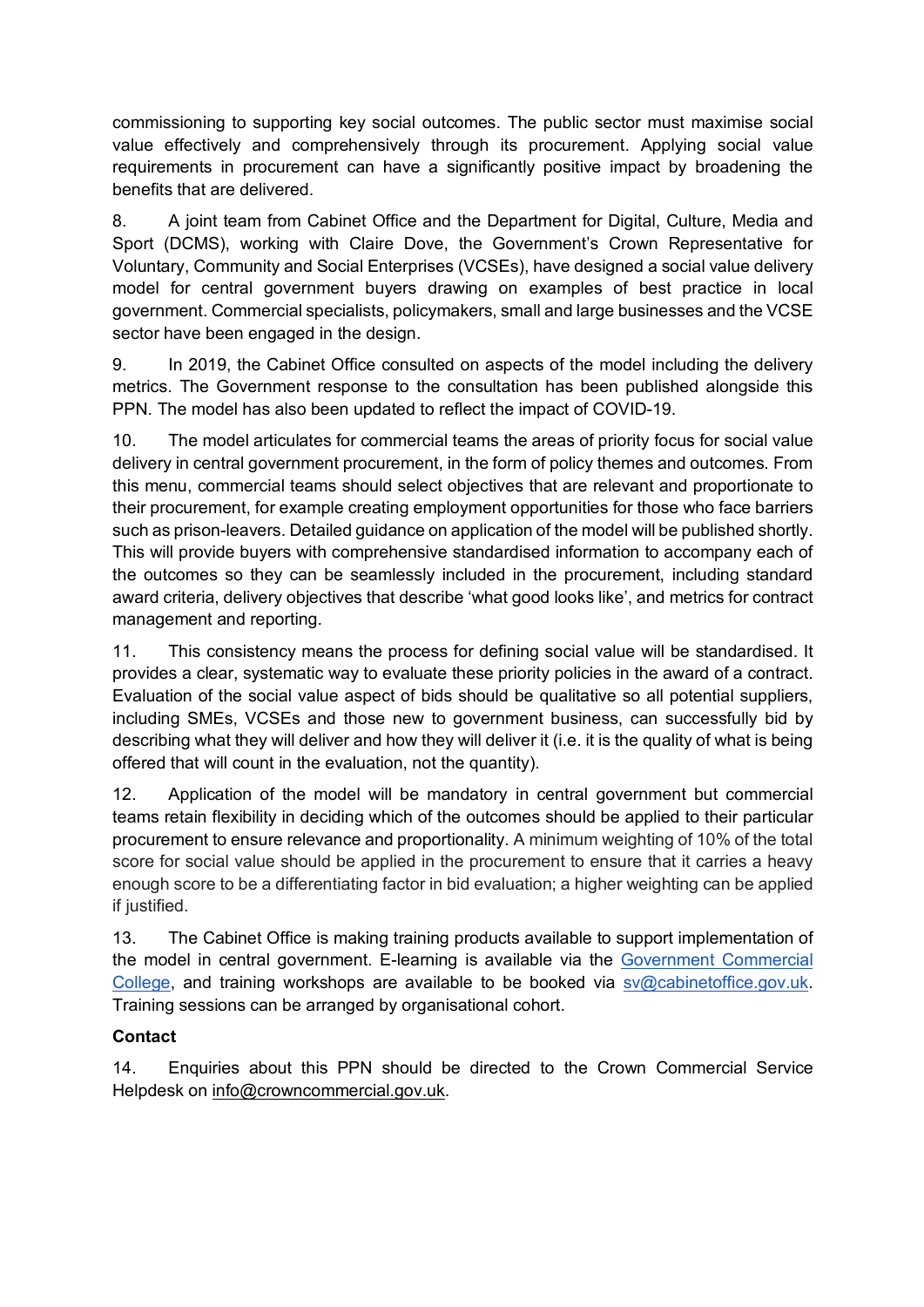| <b>Annex A - Themes and Outcomes</b> |                                                                                             |                                                                                                                                                                             |  |
|--------------------------------------|---------------------------------------------------------------------------------------------|-----------------------------------------------------------------------------------------------------------------------------------------------------------------------------|--|
| <b>Theme</b>                         | <b>Policy Outcome</b>                                                                       | <b>Delivery objectives - what good looks like</b>                                                                                                                           |  |
| <b>COVID-19 recovery</b>             | <b>Help local</b><br>communities to<br>manage and recover<br>from the impact of<br>COVID-19 | Activities that, in the delivery of the contract:                                                                                                                           |  |
|                                      |                                                                                             | - Create employment, re-training and other return to work opportunities for<br>those left unemployed by COVID-19, particularly new opportunities in high<br>growth sectors. |  |
|                                      |                                                                                             | Support people and communities to manage and recover from the impacts<br>of COVID-19, including those worst affected or who are shielding.                                  |  |
|                                      |                                                                                             | - Support organisations and businesses to manage and recover from the<br>impacts of COVID-19, including where new ways of working are needed to<br>deliver services.        |  |
|                                      |                                                                                             | - Support the physical and mental health of people affected by COVID-19,<br>including reducing the demand on health and care services.                                      |  |
|                                      |                                                                                             | - Improve workplace conditions that support the COVID-19 recovery effort<br>including effective social distancing, remote working, and sustainable travel<br>solutions.     |  |
| <b>Tackling economic</b>             | Create new<br>businesses, new jobs<br>and new skills                                        | Activities that, in the delivery of the contract:                                                                                                                           |  |
| inequality                           |                                                                                             | - Create opportunities for entrepreneurship and help new, small<br>organisations to grow, supporting economic growth and business creation.                                 |  |
|                                      |                                                                                             | - Create employment opportunities particularly for those who face barriers<br>to employment and/or who are located in deprived areas.                                       |  |
|                                      |                                                                                             | - Create employment and training opportunities, particularly for people in<br>industries with known skills shortages or in high growth sectors.                             |  |
|                                      |                                                                                             | - Support educational attainment relevant to the contract, including training<br>schemes that address skills gaps and result in recognised qualifications.                  |  |
|                                      |                                                                                             | - Influence staff, suppliers, customers and communities through the delivery<br>of the contract to support employment and skills opportunities in high<br>growth sectors.   |  |
|                                      | Increase supply chain Activities that:<br>resilience and capacity                           |                                                                                                                                                                             |  |
|                                      |                                                                                             | - Create a diverse supply chain to deliver the contract including new<br>businesses and entrepreneurs, start-ups, SMEs, VCSEs and mutuals.                                  |  |
|                                      |                                                                                             | Support innovation and disruptive technologies throughout the supply<br>chain to deliver lower cost and/or higher quality goods and services.                               |  |
|                                      |                                                                                             | - Support the development of scalable and future-proofed new methods to<br>modernise delivery and increase productivity.                                                    |  |
|                                      |                                                                                             | - Demonstrate collaboration throughout the supply chain, and a fair and<br>responsible approach to working with supply chain partners in delivery of<br>the contract.       |  |
|                                      |                                                                                             | - Demonstrate action to identify and manage cyber security risks in the<br>delivery of the contract including in the supply chain.                                          |  |
|                                      |                                                                                             | - Influence staff, suppliers, customers and communities through the delivery<br>of the contract to support resilience and capacity in the supply chain.                     |  |